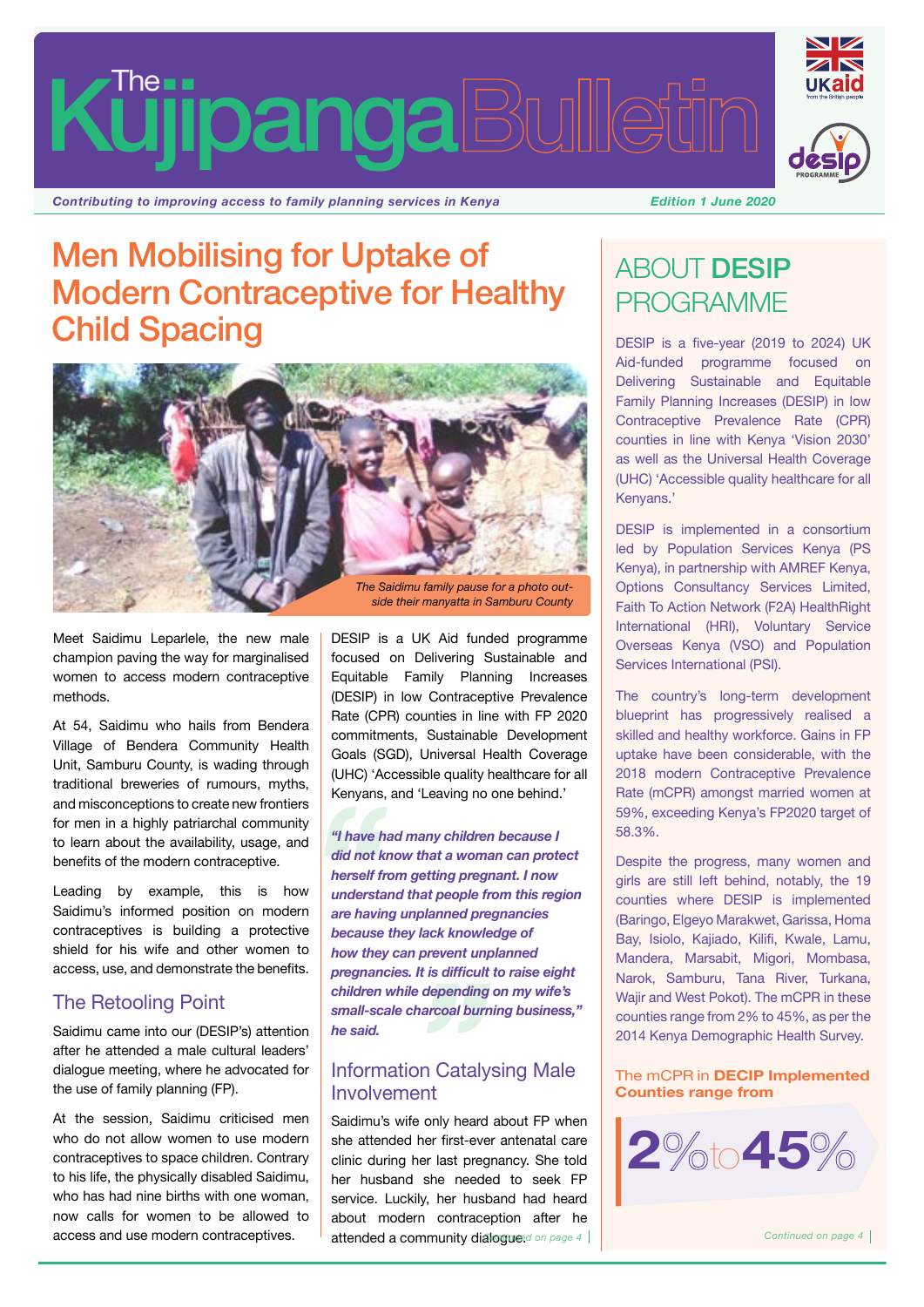out to the vulnerable and marginalized communities in West Pokot and Elgeyo Marakwet Counties through the DESIP Consortium. Working in this consortium has enabled us to leverage resources including technical expertise from different partners leading to increased access to sexual and reproductive health services.

#### *Vincent Ibuoro, Associate Programmer Director, HealthRights Kenya.*

It has been a remarkable first year of partnership in the DESIP consortium. The backbone of this partnership has been expanding access to contraceptives and health services at the community level as well as effective referral, achieved through technical support to health facilities in the development and implementation of facility-specific plans. Through Executive Coaching, we increased the capacity of county leadership and technocrats to provide effective leadership, management and governance to ensure the sustainability of the project gains.

Continuous and adaptive process of

targeting men and cultural leaders/elders at the community level has seen their increased acceptance and commitment to modern contraceptives, e.g. the Tree Men in Turkana County. Intensified and targeted processes of addressing knowledge, attitudes and practice about modern contraceptives through interpersonal communication and group approaches continue to provide opportunities for program responsiveness to the real needs of the community.

*Dr. Meshack Ndirangu, County Director, Amref Health Africa in Kenya.*

When we committed to Delivering Sustainable and Equitable Increases in Family Planning (DESIP), we committed ourselves to leaving no one behind! Inherent in the design of the program are strategies to ensure access of Family Planning services to people living with

Year one of DESIP has been a wonderful experience working with very experienced partners, who are committed to learning and deepening social inclusion in family planning and sexual reproductive health services for the most marginalised. The DESIP leadership has been inspiring, and has challenged our approaches, and thinking on a variety of issues enabling critical reflection and promoting adaptive programming. Voluntary Services Overseas (VSO) have been supporting partners to develop interventions that promote the inclusion of the most marginalized especially persons with disabilities.

The social exclusion and gender analysis conducted across half of the DESIP programme counties is already giving us a snapshot of the unique needs of persons with disabilities across various counties. It is also inspiring to see persons with disabilities being involved as champions and facilitators in creating awareness on social inclusion in family planning. In year two we do look forward to engaging actively in inclusive policies work, and in enabling the voice of our primary actors (beneficiaries) to inform the design of inclusive SRH and FP policies that empower persons with disabilities and the other marginalized groups, Voluntary Services Overseas Kenya.

> *George Awalla, County Director, (VSO) Voluntary Services Overseas Kenya.*

disabilities, rural poor women in hard to reach counties and adolescent and young women whose plight is normally neglected.

To do this, we recognise the importance of the voices of these beneficiaries so that we can walk with them through this journey, the program has therefore adopted a co-creation strategy that allows participation of beneficiaries, so that whatever interventions we design resonate with them and therefore more impactful. It has indeed been a learning process with great achievements and this bulletin captures some of the interventions that are making a difference for women in various localities.

*Joyce Wanderi*

## From the Desk of the PS Kenya CEO



Allow me to mark the 1st year milestone of DESIP programme, a journey that we began in June 2019 to improve access to Sexual Reproductive Health/Family Planning services to the most vulnerable Women of Reproductive Age (WRA): rural women, adolescents, youth, as well as persons living with disability. Our enthusiasm, passion and commitment to the course has led to the achievements highlighted through the stories of the beneficiaries.

As a programme, we acknowledge the Ministry of Health, Council of Governors (Health Secretariat), and the 19 counties (see map) for their collaboration and support to DESIP activities - together we have positively and constructively indulged in reviews of institutional structures and related laws, frameworks and policies that catapult DESIP's efforts.

I would also like to record my appreciation to the Department for International Development (DFID) for providing the very needed funding for this noble course, the leadership of the DESIP consortium implementing partners for their support and contribution to the strategic direction of the programme. Year one closes with the challenge of COVID-19 on the table, which calls for continuous learning, innovation and adaptation of the programme activities to the changing environment. In year two we continue to keep to our goal of ensuring that all WRA can safely plan their families. Enjoy the read on some of the communities that have been touched by the DESIP activities.

## From the Desk of the DESIP Director



Population Services International (PSI) is excited to be part of the exciting DESIP journey. This journey began way back in 2018 during the development and cocreation stage of this project. Fast forward to today the DESIP program is live and has already made tremendous progress in significantly improving FP access to underserved communities across Kenya. With just a year of programming. the DESIP program has also made significant investments in strengthening the GoK's National and County capacities, ownership and stewardship in this area.

We are proud to be part of a program that started with the sustainability in mind right from inception. We are also proud to be part of a program that understands the importance of co-creation with its target audience and collaboration with multiple stakeholders. This is the reason why today, even under such a short period of time, DESIP is an A+ rated program. What a start! We look forward to the second year of programming under PS Kenya's great leadership hand-in-hand with DFID, the GoK, partners and of course our beloved Sara.

#### *Farai Chieza,*

*Kenya Country Representative: Acceleration Market Intl. Population Services International.*

The consortium partnership has made it possible to collaborate and learn from each other's expertise since they share a common objective and speak in one voice. This has been beneficial to all as we leverage each other's resources (both financial and technical expertise) to implement activities aimed at strengthening national and sub-national role in improving family planning services. Being each other's representatives has translated to increased exposure and appreciation for the DESIP project impact by both donor and counties who are our clients.



*Dr. Geoffrey Okumu, Sustainability Lead,* 

## From the Partners

Faith to Action Network and the Faith Consortium Downstream Partners register their greatest appreciation to the richness and value of the DESIP consortium. This programme is indeed

*Options Consultancy Services Limited.* Healthright Kenya is happy to reach *Continued on page 3*

unique in its collaboration, experience sharing and learning. Its also very unique in its involvement of County governments, religious leaders, community health volunteers, community-based distributors,

persons with disabilities, youth (peers) and women. From Faith to Action Network, we can witness **No One is Left Behind.**

*Peter Munene, County Director, Faith to Action Network.*



#### *Continued from page 2*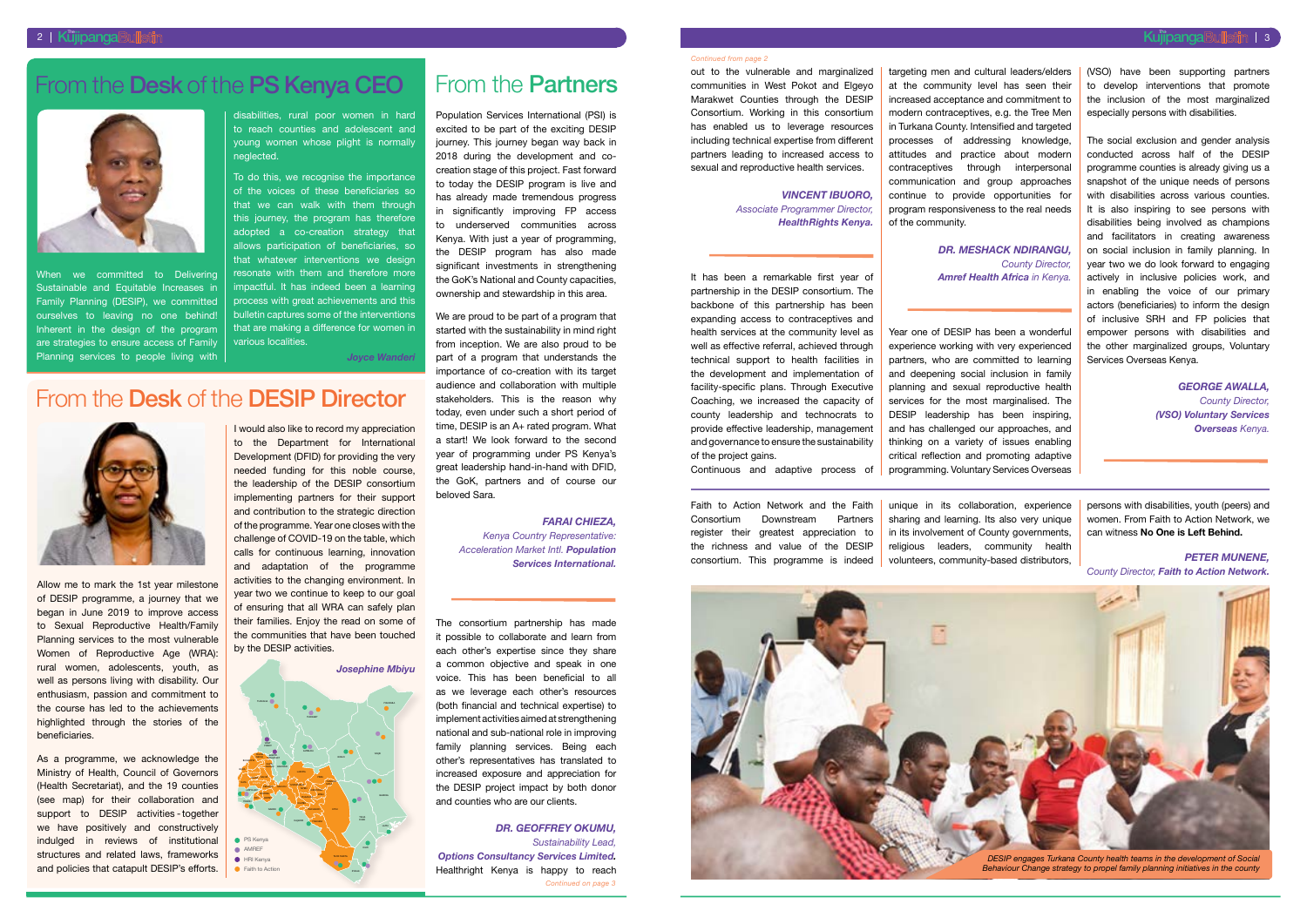At a Sunday sermon delivered in Homa Bay County, Vicar Phelix Odhiambo of Ogande Anglican Church of Kenya said…

*"As the church, we are not saying that you cannot have more than ten children if that is your desire, all we are asking is that you give the mother time to heal and gain her strength back before her next pregnancy."*

This is the new script congregants are treated to in Migori and Homa Bay County, which, as of 2014 had total fertility rate of 5.3 and 5.2 respectively, against the nationals 3.9. DESIP has entered new heights, to answer the question, will clarifying the scriptural basis for Family Planning (FP) improve attitudes and acceptability of FP by religious leaders?

#### Is it Religious Stagnation?

Religion is an important part of the sociocultural fabric of many communities. Faith Leaders (FLs) have the power to inhibit or facilitate effective adoption of contraceptive methods to support family health. However, despite multiple supply and demand interventions aimed at increasing contraceptive uptake, by 2014, the modern contraceptive prevalence rate (m-CPR) in Migori and Homa Bay remains low at 43% and 44% compared to the National 53%.

This has been demonstrated through their HTSP advocacy messaging delivered at various platforms such as church sermons, radio spots, community mobilisation activities. Also, important has been the participation in affiliated health facilities' integrated outreaches with focus on FP services as well as actual FP method counselling and dispensing for those with health background.

DESIP has set foot in the two counties, with a mission to influence social norms through FLs. DESIP's foot soldiers, among others, are Vicar Phelix Odhiambo of ACK Ogande church, Pastor George Okello of

Nyamilu SDA Church, Church Elder Samuel Odhiambo of Nyabikaye SDA Church, Elder Martin Ombok of Maranatha Faith Assemblies, Sergeant Masinde of Got Jope Salvation Army and Faith Amoke OAIC Women Ministry Leader and Young Women fellowship leader.

## Starting the Religious Mission

In February 2020, DESIP successfully conducted a three-day workshop for 60 FLs affiliated to the project's faith-based supported facilities in Migori and Homa Bay counties. The purpose of the training was to equip them with positive interpretations of scriptural text and facts on child spacing and modern contraceptives.

Engagement of FLs through theological reflections and messaging has enhanced their personal attitudes and perceptions towards health timing and spacing of pregnancies (HTSP) and modern contraceptives.

Despite the progress, many women and girls are left behind, notably those in the 19 of the 47 counties whose mCPR range from 2% to 45%, as per the 2014 Kenya Demographic Health Survey (KDHS).

#### Delivering the Sermon

During the International Women's Day celebration on 8 March, ACK Ogande held a sermon promoting HTSP and conducted an integrated outreach on its grounds to 150 congregants. During the outreach, 27 clients received FP methods and referred 20 clients to St Luke's' Ogande dispensary. The Faith Leaders' child spacing advocacy messaging and FP outreaches, as well as referrals for contraception counselling yielded 218 new modern FP adopters and 225 revisits in March 2020, this was two weeks after completing the faith leaders training.

Evidently, faith-based organisations and FLs have an immense opportunity to facilitate adoption of modern contraception among the com munity to achieve healthy and desired outcome for women, newborn, infants and children.

> *Article by: Faith to Action Network*

#### 4 | Küjipanga Bulletin Manazarta Manazarta Manazarta Manazarta Manazarta Manazarta Manazarta Manazarta Manazar

## Men Taking Lead in Mobilising Uptake of **Modern Contraceptive** for Healthy Child

Spacing | Continued

*"When my wife approached me to discuss FP issues, I was not only delighted but felt confident because I had gained information about FP at the dialogue meeting. I told her to go for FP. She was a little surprised at my take, but I assured her that I am a new knowledgeable man, and would not have any more children," he said, "My wife opted for the long-term contraception, implant."*

## DESIP Advocates for **Allocation of Funds** to Family Planning Commodities

#### The Yield in DESIP's Investment in Male Involvement

Ksh**794 million** (**USD 7.448m**) Committed for **Contraceptives** 

Saidimu is among the cultural leaders who benefited from FP sensitisation organised by DESIP through a male dialogue meeting done quarterly at the community unit. He now teaches his peers on the importance of family planning as a male FP champion.

The goal of DESIP is to ensure that women and girls can safely plan for their pregnancies in line with sexual and reproductive health rights particularly the young rural, marginalized, and persons with disability.

So far, dialogue meetings have reached 4,206 people, including People with Disability, adolescents and youth in school.

> *Article by: Faith to Action Network*

## ABOUT DESIP PROGRAMME *Continued from page 1*

Kenya's "Vision 2030," which outlines the country's long-term development blueprint, has moved Kenya towards a prosperous country where the workforce is skilled and healthy.

Gains in FP uptake have been considerable with the 2018 modern contraceptive prevalence rate (mCPR) amongst married women close to 59%, exceeding Kenya's FP 2020 target of 58.3%.

One of the key challenges has been reduced availability of family planning (FP) commodities. Through the 2010 constitution review, Kenya adopted devolution resulting in creation of 47 counties, after 2013 general elections. One of the key roles for the counties was provision of health services including family planning.

The transition did not favour resource allocation for family planning commodities thus recurrent stockout that have been subsequently experienced.

The UK Government, as signatory to the global Family Planning (FP) 2020 agreement and a supporter of the SGDs is committed to significantly scale up Family Planning around the globe with Kenya being one of the selected countries.

The UK Aid funded Delivering Sustainable and Equitable Increases in Family Planning in Kenya (DESIP) Programme (2019-2024) has one of its key mandates to advocate and support processes that would result to FP commodities security.

#### The Intervention

The donor community (DFID, USAID, BMGF) that had been supporting availability of FP commodities, under the leadership of DFID, came together to remind the government of its commitment during the London Summit on Family Planning on 11th July 2012, that reproductive healthcare, FP information, services and supplies are a right to every individual.

They emphasized the need for the government (MoH) to consider FP commodities as strategic and essential commodities to be procured and distributed from the national level.

DESIP project has been participating in this advocacy group. The GoK and donors agreed on an MoU that development partners would match MOH financing on a decreasing ratio up to June 2024 where the GoK will fully finance and sustain FP commodities and services.

#### The Promising Results

The GOK has committed funds for procurement of contraceptives as follows: KES 245 million (USD 2,298m) under the FP program for procurement of 10,500 DMPA kits; 139,000 doses of EC pills; 89,000 sets of 2-rods and 377,934 IUCD sets.

At the same time, KES 540 million (USD 5,037m) has been set aside under Universal Health Coverage allocation for procurement of 4,290,000 vials of DMPA; 10,000 sets of 1-rod implants and 150,000 doses of EC Pills. USAID and DFID have committed \$ 3.2 million and £2million respectively.

Other development partners have expressed willingness to provide additional funds equivalent to the GoK allocation. In Summary the GoK has been able to allocate 46% of the needed funding for FP commodities for the year 2019/2020.

DESIP programme, working with the donor group, will continue to advocate for allocation of funds to FP commodities as per the MoU agreement in the subsequent years and support monitoring of stocks and FP service provision in the 19 DESIP counties.

> *Article by: Options Consultancy Services Ltd*

## Find Grace in **Healthy Timing and Spacing of Pregnancies**, Says Faith Leaders





The programme impact will contribute to reduced maternal mortality, newborn and child mortality, and increased mCPR in Kenya. The progranmme implementation approach is systems strengthening at policy and service delivery levels to ensure sustainability, working with public, private, and faith-based health facilities.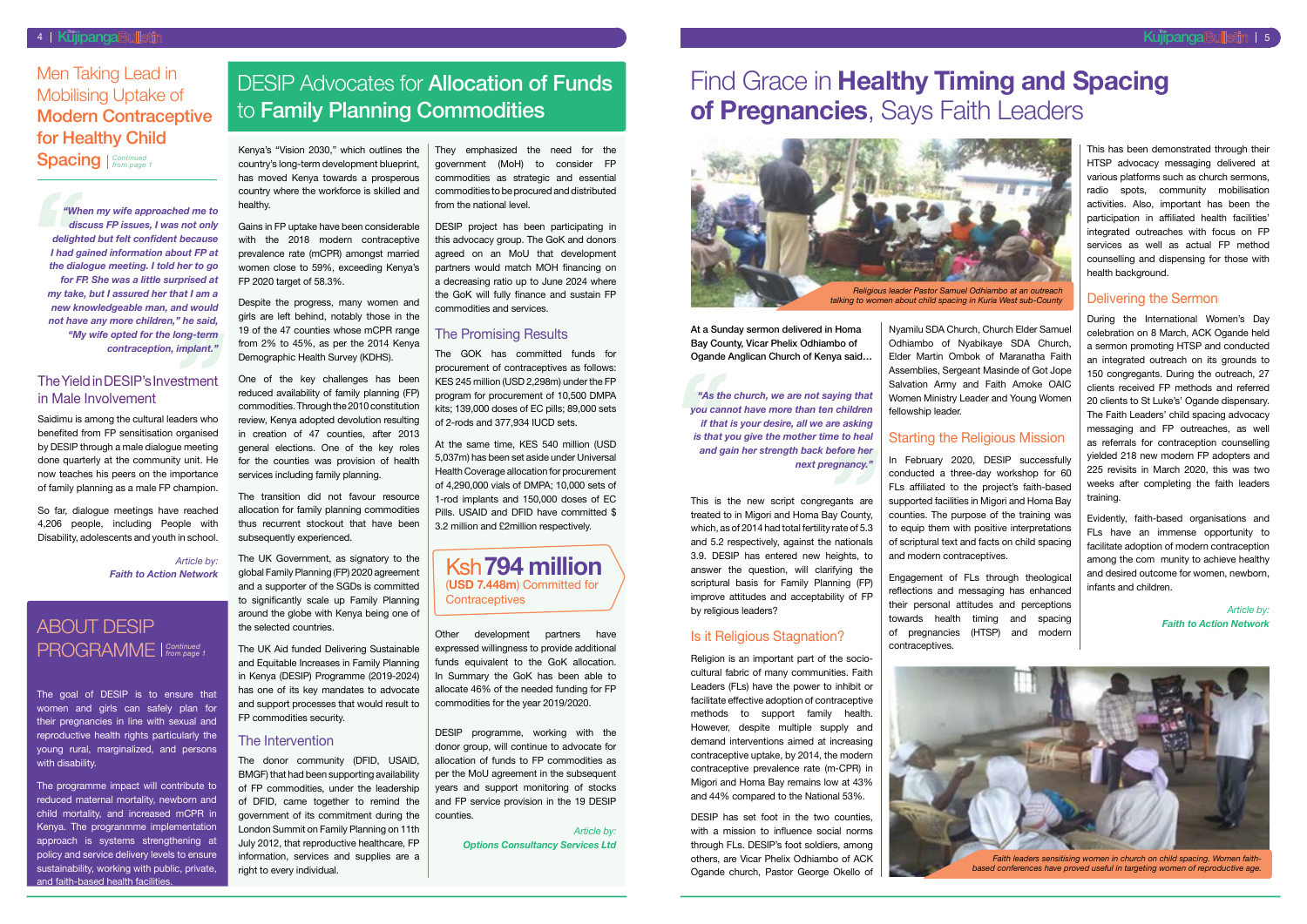Rael Akinyi Lumumba, a Nursing Officer at Jomvu Health Centre in Changamwe Sub-County, Mombasa County, was raised by deaf parents. Growing up, she vividly recalls the unending queues at the hospital. At one point it took the attention of a cleaner to realize that Rael and her mother had not been attended to.

On realising the mother was deaf, the cleaner alerted the nurse who was about to finish her day's chores. This is a glimpse of what Persons With Disabilities (PWDs) face when seeking health care services.

Fortunately, Rael has vowed to leave no one behind in accessing health care as her childhood experience triggered her passion to be a health care provider.

#### The Challenge Plays Out

Jomvu Health Centre is lucky to have Rael as a practitioner. Rael has exceptionally supported PWDs, particularly the deaf, in accessing health services. However, an unfortunate event played out when Rael was off duty, her colleagues with no sign language communication skills turned away a deaf client. The patient was requested to come the following day when Rael is present.

*"In addition to communication barrier, not having a disability friendly-environment, equipment and infrastructure pose a great challenge for most health care providers attending to persons with disabilities," said Rael Akinyi Lumumba.*

#### Infusing Social Inclusion for Healthcare Workers

Invited by DESIP, Rael was trained on Social Inclusion, Gender and Disability awareness. Held in Mombasa County, graced by the County Director of Health Services, the training aimed at enhancing the capacity of Health Care Providers (HCPs) and County Health Management Teams (CHMTs) to embrace and institutionalize inclusive health demand creation and service delivery for all including rural poor women, adolescents, youth and PWDs without **leaving no one behind.**

> The social inclusion training is making health care workers more empathetic and sensitive to the needs of PWDs. Patients (PWDs) are now linked up with the National Council of Persons with Disabilities and can help them get prosthetic limbs.

The training focused on how HCP's actions can exhibit exclusion and discrimination, the barriers faced by PWDs accessing health service and the power differences in society. To reinforce training messaging, a roleplay enacted the challenges faced by HCPs when providing services to the marginalized groups. At the training, to the amazement of the participants, Rael took the opportunity to demonstrate and talked about the benefit of learning sign language.

#### Creating the Wave for Social Inclusion

With structured information on social inclusion, gender and disability awareness, Real took the initiative to sensitize her colleagues.

To date, Rael teaches her colleagues basic Kenyan Sign Language whenever they have their Continuous Medical Education (CME). She has also reprinted sign language materials she received during the social inclusion training and has placed them at strategic points within the hospital.

*"We have to get it right. Deaf patients need to know how and when to use FP methods. We have to be clear to mean morning and not evening, or when directives require both times," said a determined Rael Akinyi Lumumba.*

Rael started by teaching her colleagues how to sign their names which made her colleagues very intrigued and interested in learning sign language. Since then, they look forward to every CME and they always ask *Tutafanya lini sign language?* (Swahili for when is the next sign language class?). Rael is often stopped by her colleagues at the facility corridors to crosscheck the right representation of certain words and or actions.

*"I have seen the enthusiasm my colleagues show in embracing social inclusion. Soon, we shall have all the cadres of health care providers in the facility sensitized on social inclusion. I also advocate health care managers to create a disability-friendly environment in our health facility, while I sensitise our community on social inclusion during the outreaches," she said.*

#### Supporting the Wave for Social Inclusion

DESIP will provide disability learning materials like braille and sign language for the HCPs to catalyze the excitement which leads to embracement and better engagement of PWDs.

> *Article by: Voluntary Services Overseas (VSO), Kenya.*

*Notes: In addition to working with community units to conduct community mobilization activities, DESIP has (and continues to) trained faith leaders who act as demand creation agents at outreaches. The trained faith leaders play a crucial role in addressing negative perceptions and attitudes towards family planning using scriptural messages. Religious and cultural beliefs are still deeply rooted in our communities, there are a lot of myths and misconceptions associated with family planning. DESIP Partners in Garissa include; the SUPKEM office, CIPK, Council of Preachers- Kenya, Young Muslim association, Mustaqbal university, Umma university, AlIhsan, Madrasatul (Najah, Khadija, Salam), Imams of prominent Mosques and other Islamic scholars from the county.*

*Notes: Male involvement is key in improving the uptake of FP. In Turkana County a men only dialogue forum is held in Kanakurudio, Turkana North dubbed tree of men. In the community, it was noted that most men do not have adequate knowledge of FP due to the bias created by those entitled to give health education. These sessions empower men through the provision of adequate and right information, to support FP services. At the session, men cited social-cultural factors like women competing to have children to capture the attention of their husbands in a polygamous marriage as bad practice as it doesn't have the woman's nor the child's health at heart.*





*Notes: A community health volunteer leads a community dialogue on family planning. The dialogue sessions have become popular in Turkana at Lotubae, Lopur, and Natira dispensaries and in Isiolo Nanam, ACK, Oldonyiro, Waso, APU and Ariemet dispensaries, among other places. The communities discuss reasons for low uptake of modern Family Planning methods. Across-board causes identified were: negative perceptions of FP, cultural practices, the lifestyle of pas-toralists and myths and misconceptions. Collectively, and with support of DESIP, the community agreed to use church meetings, conferences, Mother to mother groups, chief baraza, men groups and mobile out-reaches to address the low uptake of FP.*

Advancing Social Inclusion at Health Facilities: Leaving No One Behind on Family Planning



## PICTORIAL



7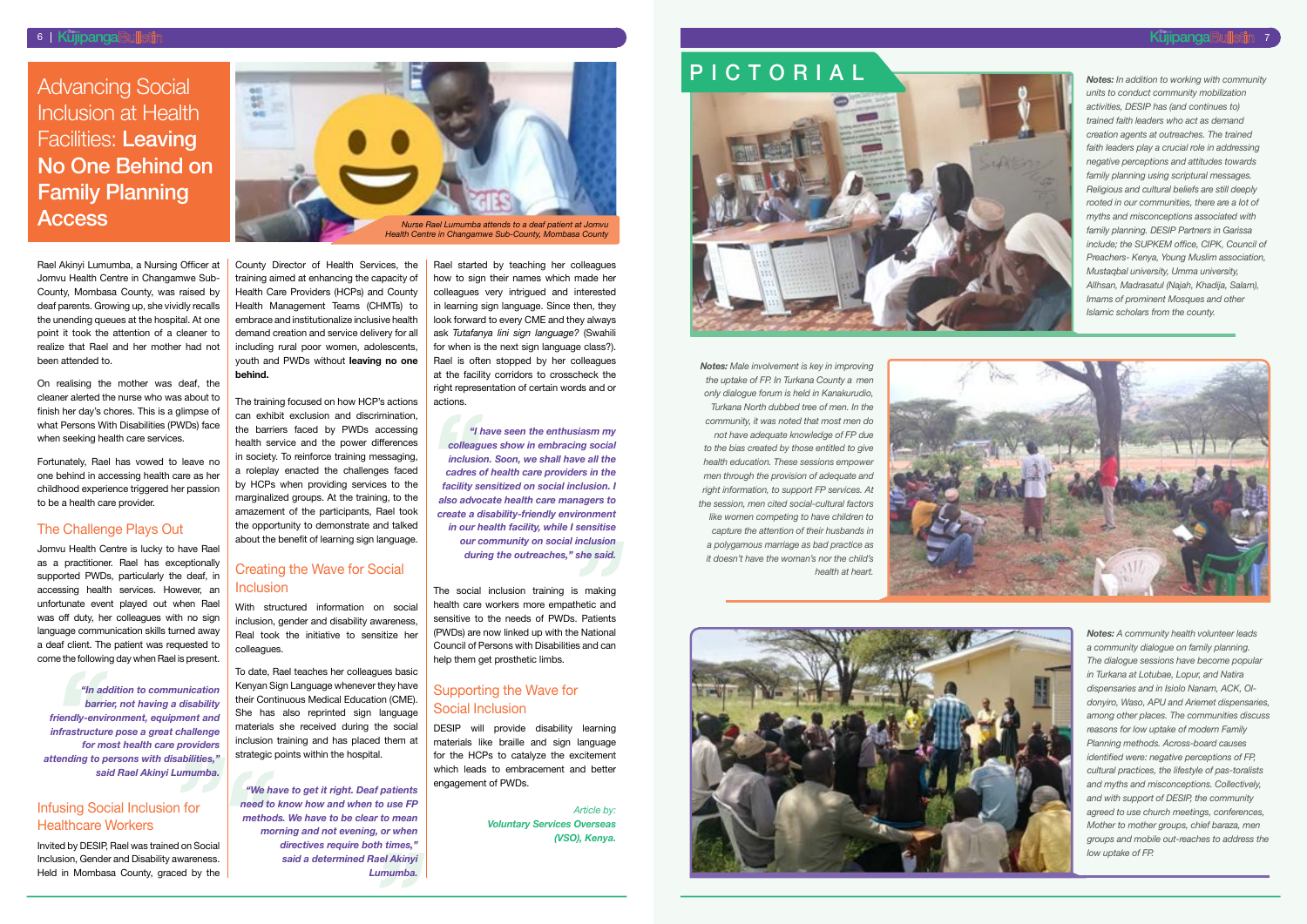The following takes place between July and August 2019: all events occurring in real-time. DESIP's social and behaviour change communication intelligence worked round the clock. The mission: Rebrand Family Planning to ensure that women and girls, especially the young, rural and marginalized, can safely plan their pregnancies and improve their Sexual and Reproductive Health. The tact: shifting community's mindset to demand for modern contraception. Surveillance: on all human interactions shaped by behavior and social environment. The term Family Planning is exclusive and appeals to a narrow section of the population. To make it accommodative, and palatable, DESIP positioned it as Life Planning or Kujipanga in Kiswahili.

Life Planning speaks to everyone regardless of your age, because we all have life plans whether expressed or desired. DESIP needs you to learn the tact and join the new mind-set!

#### The Mission Brief: Presupposition and Implication of Semantics

Over the years, 'Family Planning' has largely been understood as only relevant to the married with children. The very word 'family' is understood to be 'the force' behind the perception because, in the Kenyan context, it connotates husband, wife and children.

The absence of the word 'contraception' in previous family planning communication further alienates younger females or males (unmarried) with no children, unmarried older women with no children who are sexually active but do not want to get pregnant presently.

Likewise, the word contraception is perceived to be clinical and distances itself from the social and economic gains of contraception use to the individual, couple and society at large.

The overarching DESIP contraception communication direction was therefore geared at shifting the mindset on modern contraception and rebranding FP as an offering through targeted communication that will position FP in the minds of consumers as fun, inclusive, bringing happiness to the community and to each person in their own way. Enjoying Life.

> The facility is run by three technical staff. a nurse, clinical officer and laboratory technician. This facility is supported by DESIP to offer not only Family Planning (FP) services but also advocate for adolescent and youth health, fight against GBV, assist PWDs access RH services and create demand for RMNCH services.

#### Creative Expression and Big Idea

The Social Behaviour Change (SBC) workshops held between 23rd of July 2019 and 16th of August 2019 identified peculiarities, behavioral catalysts and barriers to FP service uptake from a context specific lens.

Directed by insights from immersions exercise, the design teams which

comprised of the county and sub-county health management teams. Implementing partners and the target audience, fronted messages that focused on the importance of using modern contraceptives to delay, space childbirth while at the same time highlighting the social and economic benefits of using contraception.

This led to the coining of a simple assertive statement that everyone can relate to and aspire to, Maisha ni Kujipanga (Swahili for: You must plan your life) and Chagua Kipanga Maisha (Choose your planner) as the call-to-action.

Using a three-pronged execution approach; amplifying mass media radio/ local TV engagements, capitalising on community engagements as well The DESIP program supports 38 facilities in Koibatek Sub-County, 32 being public facilities. Among these facilities is Arama Dispensary, which is a government dispensary located in the rural area of Arama, Lem-bush-Central ward Koibatek sub-county, Baringo County.

The catchment area has an estimated population of 132,649 people of whom 33,161 are women of childbearing age, that is, 15 to 49 years.

The area is served by 14 Community Units with two Community Health Volunteers (CHVs) attached to the facility. Community distributors are yet to be formally trained by DESIP.

# Retooling Health Care Workers to **Boost** the Mixed Method Narrative

DESIP in collaboration with Baringo County MOH have been organizing in-reach and outreach activities at the facility to reach poor rural women and adolescents and young women with information, education and services, among them Family Planning.

The nurse, Mr. Tarus, had been trained to offer FP services through classroom

#### 8 | Küjipanga Bulletin | Kujibanga Bulletin | Kujibanga Kabupatèn Kujibanga Kabupatèn Kujibanga The Kujibanga The Kuji

## Making New Imprints: Intelligence Report on Operation Maisha ni Kujipanga, Chagua Kipanga Maisha

training and provided with FP equipment, but had not practiced offering the methods especially LARC for a while due to lack of demand and attitude. This led to lack of practice which drained the confidence needed to offer the service – leaving the Arama Dispensary catchment area with unmet family planning needs, few clients accessing the methods, especially IUCDs.

This had been mainly attributed to poor provider attitude as the service provider was not comfortable offering IUCDs, lack of proper information on LARC by the community and a feeling that LARC methods especially IUCD insertions were time-consuming and the facility is busy and understaffed.

Priority was being given to curative services and immunization. FP was deemed an elective service that lacked great health impact. The community lacked information on FP, especially LARC, coupled with misconceptions about FP.

After benefiting from close support supervision and mentorship from DESIP and SCOH teams, which included On-Job-Training on LARC and mentorship, the service providers' attitude towards offering FP services greatly improved, now he is confident in offering LARC services especially IUCD.

The Service Provider was also oriented to counselling for continuation, a new

counselling technique that ensures clients get to make their own contraceptive choice based on their needs and this greatly helped when it came to educating the client on modern FP options.

After gaining the confidence he needed and a boost in positive attitude towards FP, Mr. Tarus, couldn't wait to offer his community the essential services, he worked with DESIP to organize for an in-reach event in his facility.

DESIP utilised the public health officers and community health volunteers to provide information to the community on FP services being offered at the facility and on the day of the activity, many women with unmet needs turned up, the service provider was able to get 28 IUCDs inserted.

Most of the women were poor and did not understand much concerning FP, but due to the efforts of the team, they were able to address their concerns and get their needs for modern contraceptive methods met.

Currently, Mr. Tarus is one of DESIP's FP champions and advocate for FP. He helps service providers understand the need and acts as a mentor to the nearby facilities. He accredits DESIP efforts in retraining him, changing his attitude towards FP and sensitising the community on the services being offered as what truly increased uptake of methods.



*key barriers to access to and utilization of modern FP methods*

as on-ground branding opportunities and leveraging on Social media as and where applicable, DESIP rolled out cross cutting and context specific messages promoting Healthy Timing and Spacing of Pregnancies (HTSP) under the umbrella campaign *Maisha ni Kujipanga, Chagua Kipanga Maisha.*

In the campaign, HTSP is defined as after a live birth, women use a modern contraceptive method to avoid pregnancy for at least 24 months, resulting in approximately three years between births. To capitalize on creating a visual connection

to the social and behavior change communication (SBC), DESIP is using unconventional branding –wall branding, bus branding using the communication campaign messaging *Maisha ni Kujipanga, Chagua Kipanga Maisha.*



To ensure the SBC remains relevant across various mediums, DESIP utilizes various social media properties within the consortium to share communication appropriately. Where possible, DESIP links the online radio activations with social media platforms to push relevant content for this channel, especially campaign

content that is targeted at adolescents and youth.

As part of adaptive programming, the SBC implementation strategy aims to focus on learning by monitored the intended target audience and building the evidence base for 'what works' for communicating contraceptive use in the respective DESIP counties. Overall our approach to social and behaviour change communication is flexible ensuring we are being responsive to the target audience needs.

> *Article by: Population Services Kenya.*

#### *Continued from page 8*

### Operation Maisha ni Kujipanga, Chagua Kipanga Maisha